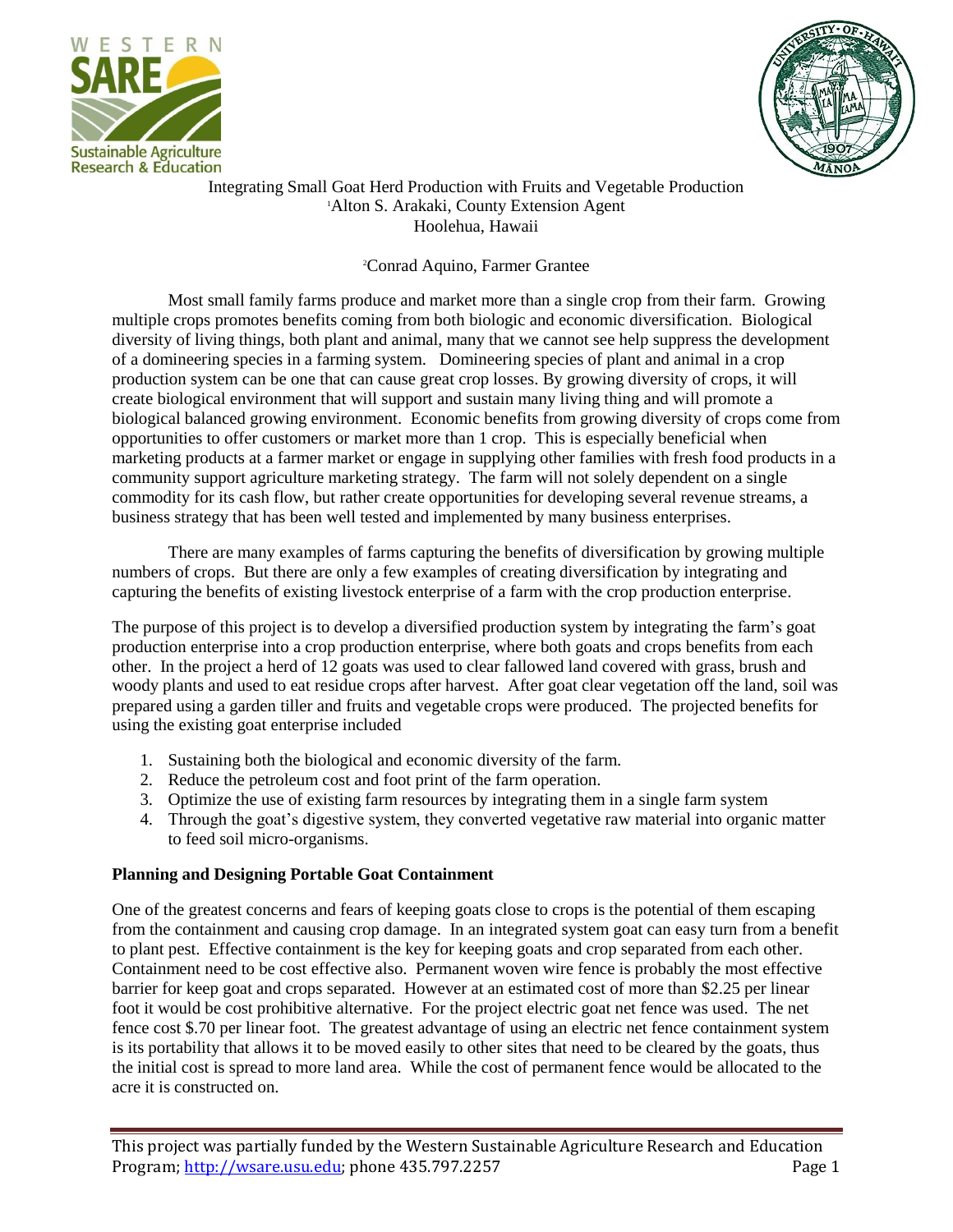The containment area was designed to with a perimeter fence and 4 cross net fence that created 5 paddock for the managing the goat herd. Each paddock was .346 acres.



### **Cropping On Land Cleared by the Goats**

In keeping with food safety standards, crops production followed the 120 day withdrawal period after livestock removal to crop harvest rule. Land after goat grazing was rototilled using a garden tiller. Tilling was made easier by applying moisture to the soil. Only plant rows were tilled. For the ease of project recordkeeping each crop was planted in a 1/100 acre, 4356 square feet, increment plot. Soil amendments and fertilizer were added to the soil according to soil analysis recommendations. Coral lime and dolomite were added to correct soil pH and magnesium deficiencies. Fruits and vegetable crops were successfully produced in the plots.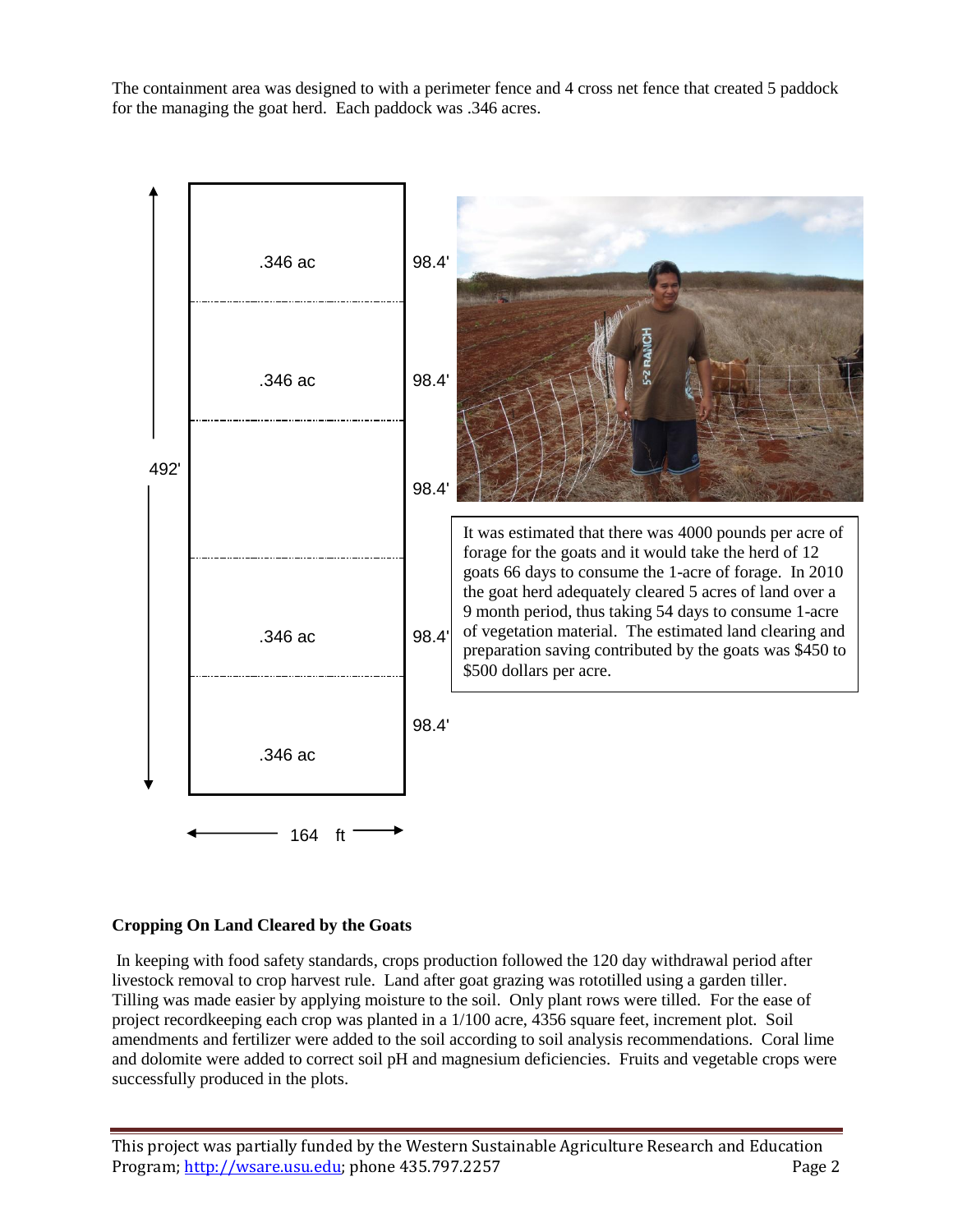



## Data on Yield (lbs) per Increment (1/100 of acre) and Estimate Yield per Acre

|              |     |     |     |                |     | Average Yield | Estimated      |
|--------------|-----|-----|-----|----------------|-----|---------------|----------------|
| Crop         |     | 2   | 3   | $\overline{4}$ | 5   | per Increment | Yield per Acre |
| Leaf Lettuce | 280 | 245 | 302 | 210            | 175 | 242.4         | 24240          |
| Eggplant     | 480 | 320 | 410 | 350            | 250 | 362           | 36200          |
| Green Beans  | 70  | 55  | 64  | 48             | 65  | 60.4          | 6040           |
| Watermelon   | 220 | 198 | 184 | 256            | 177 | 207           | 20700          |
| Taro         | 180 | 220 | 347 | 187            | 192 | 225.2         | 22520          |
| Etamame      | 62  | 78  | 45  | 94             | 73  | 70.4          | 7040           |
| Papaya       | 450 |     |     |                |     | 450           | 45000          |
| Banana newly |     |     |     |                |     |               |                |
| planted      |     |     |     |                |     |               |                |

All crop yields were comparable with commercial production yield standards.